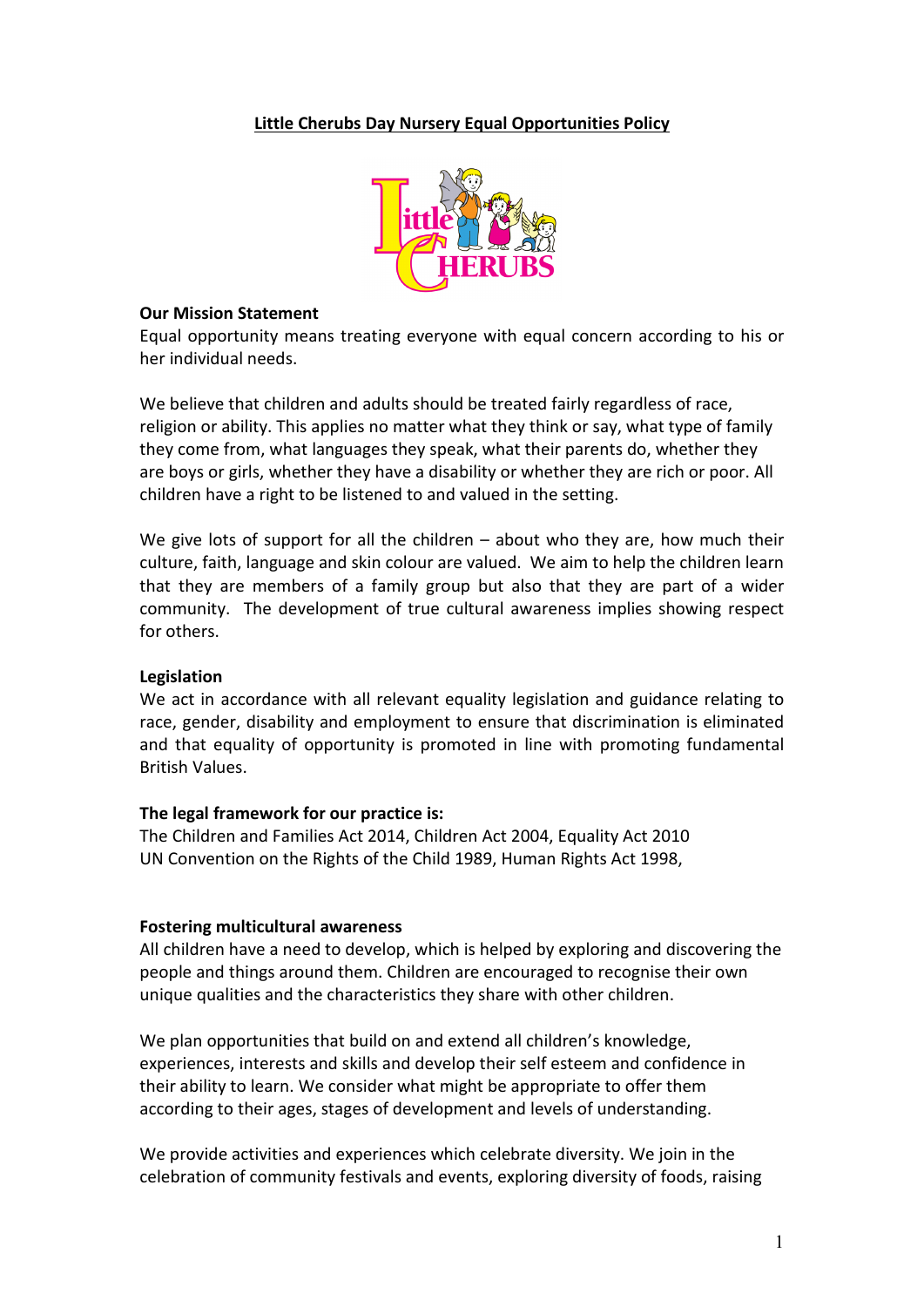awareness and respect of cultural differences at mealtimes and eating. Both sexes are encouraged to explore resources and activities traditionally used by the other. Our staff at the setting aim to continually be aware of the language we use, we use non-gender specific language in identifying job roles e.g. fire fighter, police officer.

At Little cherubs Nursery the staff:

- Encourage activities, which enhance self-awareness and appreciation of each child's feelings and competencies.
- Encourage children to discuss how their lives are similar yet different. In this way children not only identify with their own culture but also become aware of the culture of others.
- Encourage children to appreciate that other people may have points of view and feelings different of their own.
- Broaden the cultural basis of the curriculum to include discussion and activities related to different types of clothing, speech, music and food etc. In addition to the traditional festivals the children will be introduced to the celebrations of other cultures.

We will actively promote equality of opportunity and anti-discrimination for children. We will monitor our personnel procedures to ensure that they are fair and objective. We aim to attract a wide range of competent and able applicants for our posts. We aim to provide an accessible working environment for people with disabilities. We will make clear to all our staff their rights and their personal responsibilities for achieving equal opportunities in the workplace. Everyone has a right to be treated fairly and with consideration, and to enjoy a harmonious working environment.

Through regular staff meetings and planning we will take every step to incorporate into our curriculum, activities which reflect, celebrate and educate our children about all races, backgrounds, cultures and religions and to actively promote the valuable roles of people with disabilities in our society.

We will liaise with parents/guardians to ensure the child's records contain information, which enables appropriate care to be given. Menus can be easily adapted to cater for any cultural needs or special diets (see our admissions policy).

All children will be allowed to speak in their home language in the setting. Language will be used in a non-discriminatory way, an interpreter will be sought if needed for adults/children and letters translated into their language. Support will be given to all children who English is a second language

## **Nursery Resources**

We have resources that reflect our multicultural society. Staff use the resources and involve them in the children's play and their curricular activities.